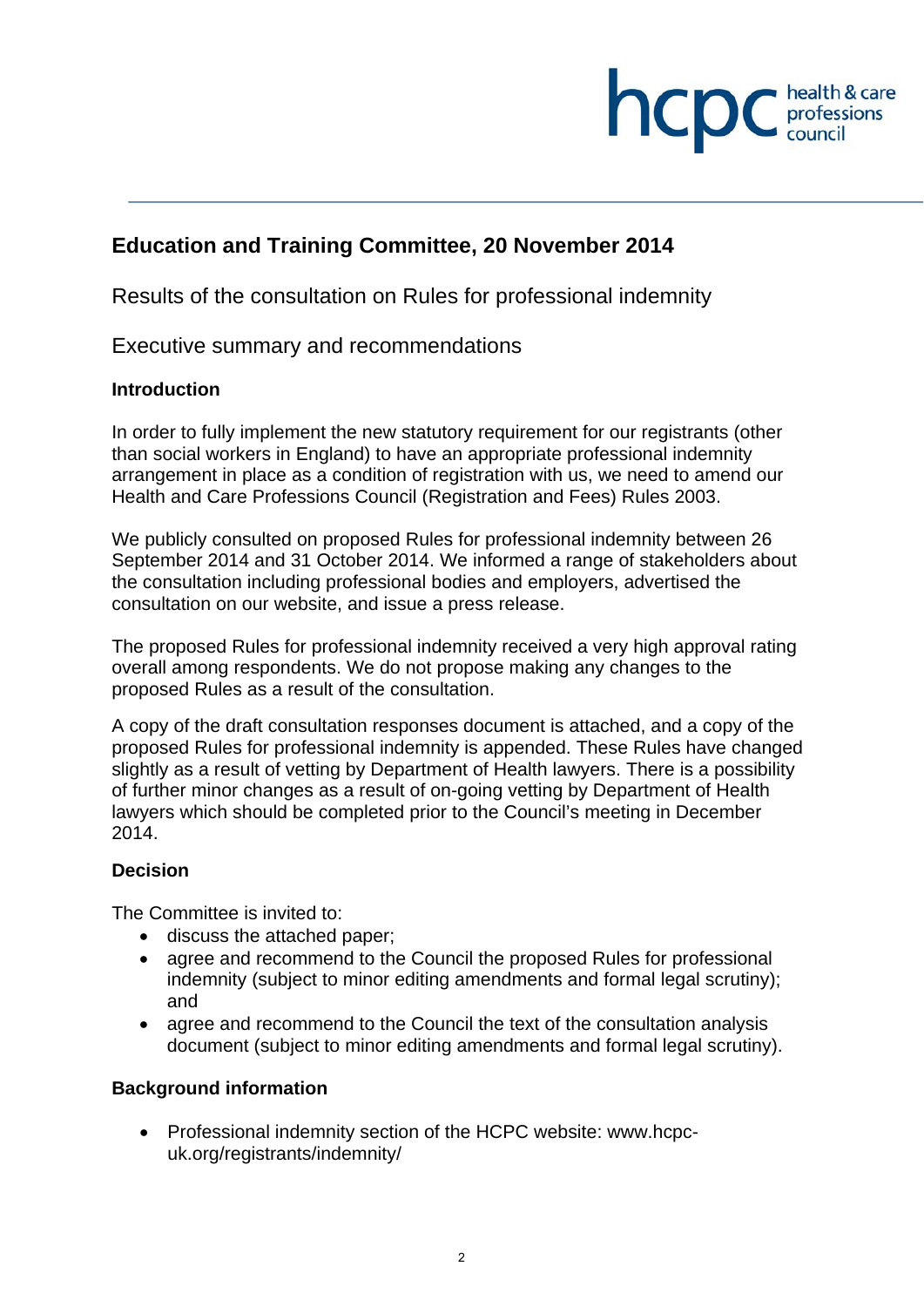- Paper for Education and Training Committee, 11 September 2014, (enclosure 7 at www.hpc-uk.org/aboutus/committees/archive/index.asp?id=676)
- Paper agreed by Council, 25 September 2014, (enclosure 10 at www.hpcuk.org/aboutus/committees/archive/index.asp?id=678)

#### **Resource implications**

- Amending the draft consultation response analysis document or proposed Rules for professional indemnity as necessary (prior to consideration by the Council in December 2014).
- These resource implications are accounted for in Policy and Standards Department planning for 2014-2015.

#### **Financial implications**

None

## **Appendices**

 Proposed amendments to the Health and Care Professions Council (Registration and Fees) Rules Order 2003.

#### **Date of paper**

7 November 2014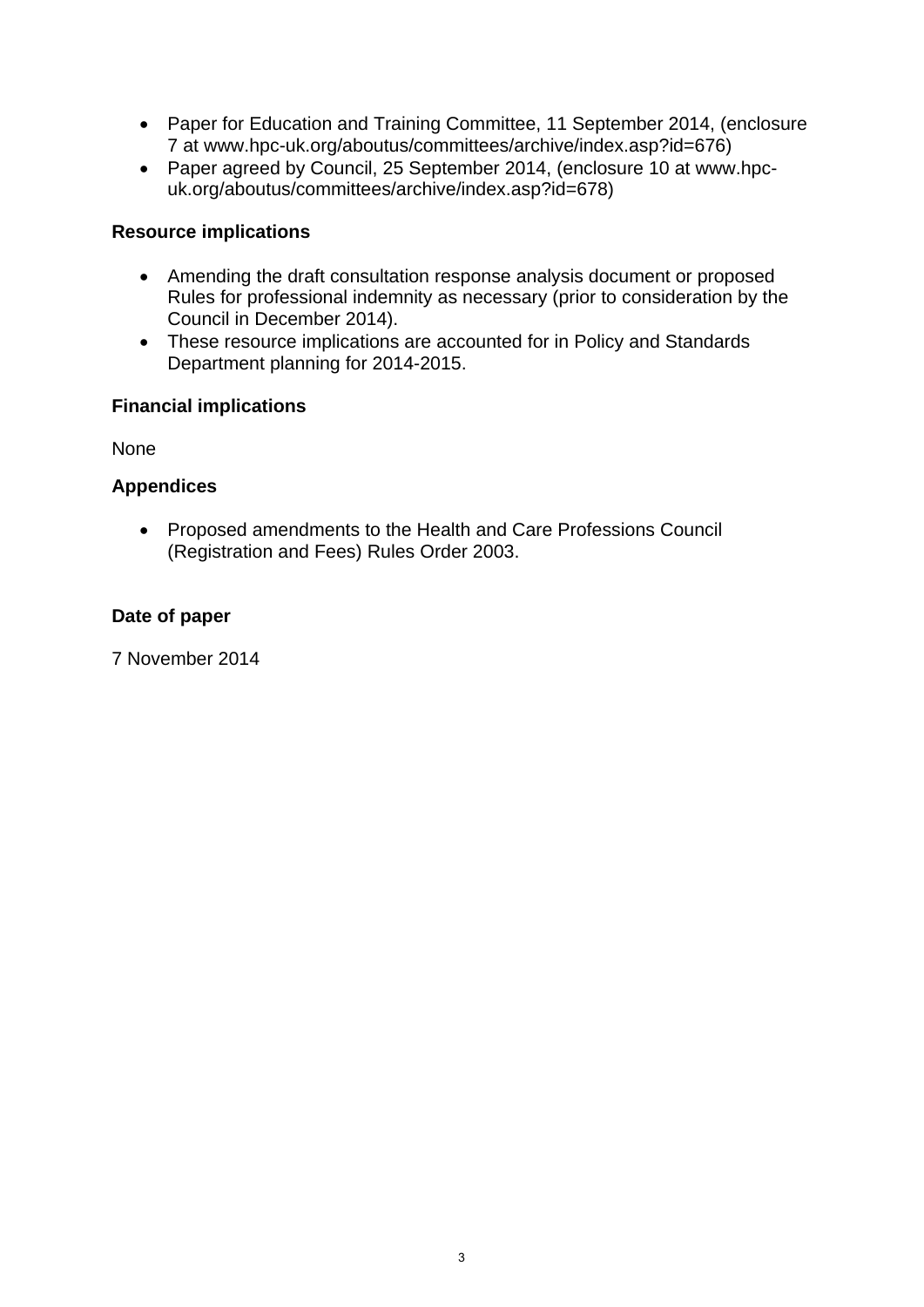#### STATUTORY INSTRUMENTS

## **2015 No. 000**

## **HEALTHCARE AND ASSOCIATED PROFESSIONS**

#### **HEALTH PROFESSIONS**

The Health and Care Professions Council (Registration and Fees)(Amendment) Rules Order of Council 2015

| Made                | $ -$ | $\sim$ | -                        | 2015           |
|---------------------|------|--------|--------------------------|----------------|
| Coming into force - |      |        | $\overline{\phantom{a}}$ | $\lceil$ 12015 |

At the Council Chamber, Whitehall the [ ] day of [ ] 2015

By the Lords of Her Majesty's Most Honourable Privy Council

The Health and Care Professions Council has made the Health and Care Professions Council (Registration and Fees) (Amendment) Rules 2015, which are set out in the Schedule to this Order, in exercise of the powers under articles 7(1) and (2), 9(2), 11A(4), (5) and (6) and 41(2) of the Health and Social Work Professions Order 2001(**1**).

In accordance with article 7(1) and (3) and 41(3) of that Order, the Health and Care Professions Council has consulted the Education and Training Committee and representatives of groups of persons it considers appropriate, including representatives of the groups listed in article 41(3) of that Order.

In accordance with article 41(1) and 42(1) of that Order, such Rules shall not come into force until approved by Order of the Privy Council.

#### **Citation and commencement**

1. This Order may be cited as the Health and Care Professions Council (Registration and Fees) (Amendment) Rules Order of Council 2015 and shall come into force on [ ] 2015.

#### **Privy Council Approval**

2. Their Lordships, having taken these Rules into consideration, are pleased to and do approve them.

 (**1**) S.I. 2002/254. The title of this statutory instrument was amended by section 213(6) of the Health and Social Care Act 2012 (c. 7).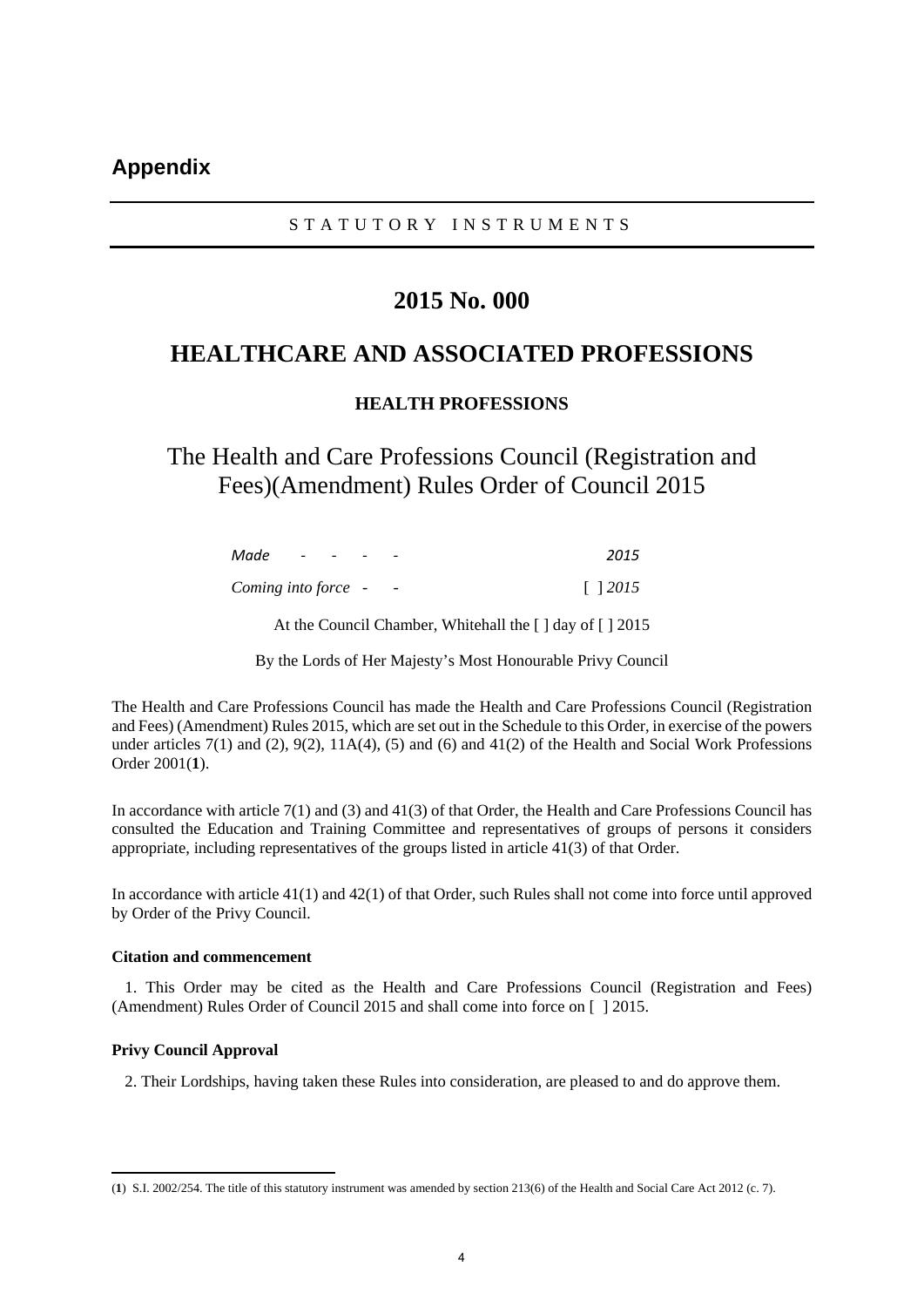*Richard Tilbrook* Clerk of the Privy Council

## SCHEDULE Article 2

## The Health and Care Professions Council (Registration and Fees) (Amendment) Rules 2015

The Health and Care Professions Council makes the following Rules in exercise of its powers under articles 7(1) and (2), 9(2), 11A(4), (5) and (6) and 41(2)of the Health and Social Work Professions Order 2001(**2**).

In accordance with articles 7(1) and (2) and 41(3) of that Order, the Health and Care Professions Council has consulted the Education and Training Committee and representatives of groups of persons it considers appropriate, including representatives of the groups listed in article 41(3) of that Order.

#### **Citation and commencement**

1. These Rules may be cited as the Health and Care Professions Council (Registration and Fees) (Amendment) Rules 2015 and come into force on [date] 2015.

#### **Amendment of the Health and Care Professions Council (Registration and Fees) Rules 2003**

2.—(1) The Health and Care Professions Council (Registration and Fees) Rules 2003 are amended as follows.

(2) After rule 11A (continuing professional development) insert—

#### "**Cessation of appropriate cover under an indemnity arrangement**

**11B**.—(1) A registrant must notify the Registrar in writing immediately if for any reason the registrant ceases, or will cease, to have in force in relation to the registrant for the purpose of complying with article 11A of the Order, appropriate cover under an indemnity arrangement.

(2) If a registrant fails to comply with paragraph  $(1)$ —

- (a) the Education and Training Committee may remove that registrant from the register; or
- (b) the registrant's fitness to practise may be treated for the purposes of article  $22(1)(a)(i)$  as being impaired by reason of misconduct, and the Council may accordingly refer the matter  $to$ —

(i) persons appointed by it under article  $22(5)(b)(i)$  (where rules under article 23 provide), or

(ii) to a Practice Committee under article  $22(5)(b)(ii)$ .

#### **Information required on indemnity arrangements**

**11C.**—(1) The Registrar may in accordance with paragraph (3) serve notice on a registrant to provide information to the Registrar for the purposes of determining whether, at any time, there is in force in relation to the registrant an indemnity arrangement which provides appropriate cover for the purpose of complying with article 11A of the Order.

- (2) That notice must specify—
	- (a) the information or evidence required to determine that the registrant has in force in relation to that registrant, an indemnity arrangement which provides appropriate cover for the purpose of complying with article 11A of the Order;

 (**2**) S.I. 2002/254.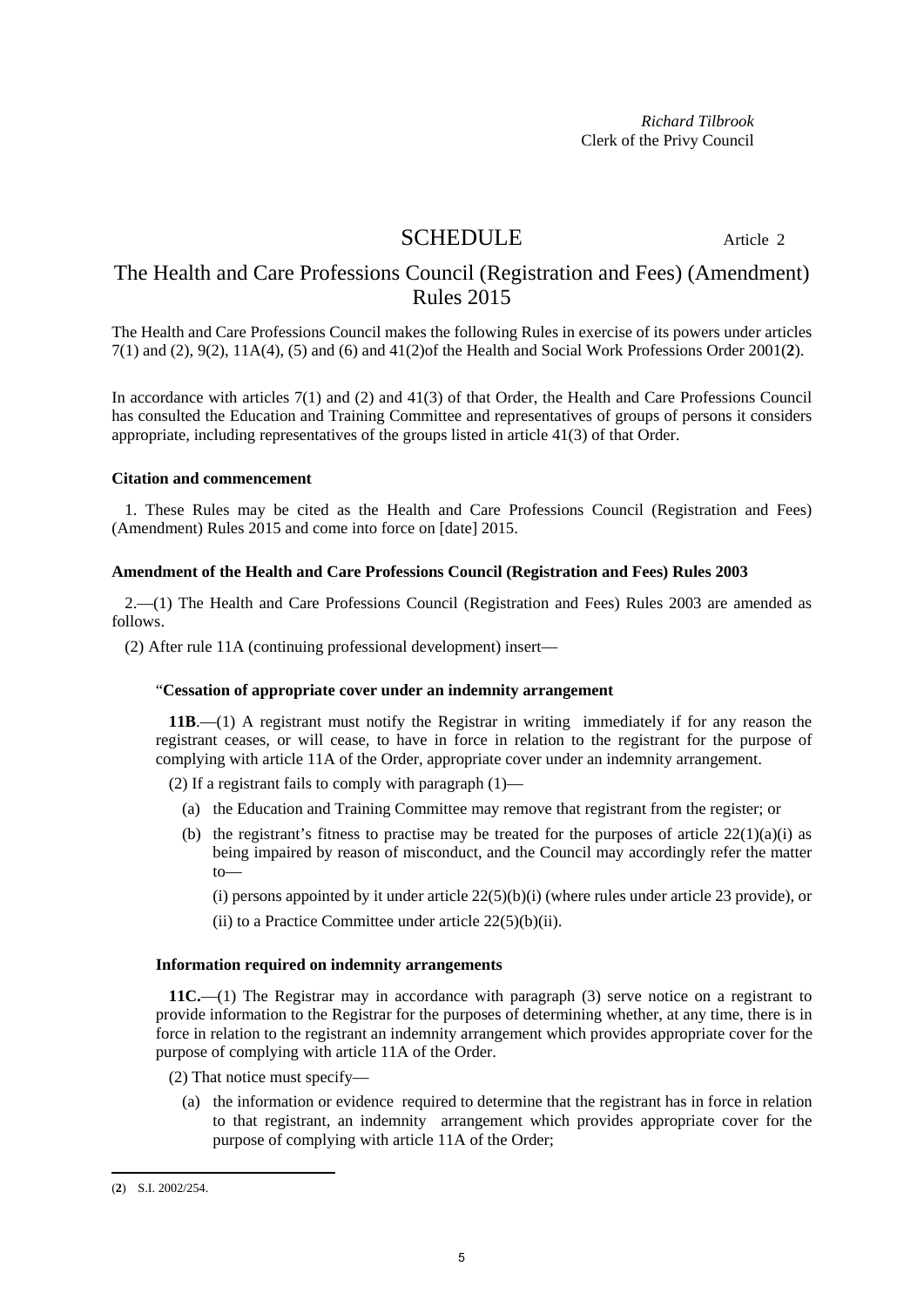- (b) such other information as the Registrar may reasonably require for the purpose of determining whether the registrant's indemnity arrangement provides appropriate cover; and
- (c) the time period for complying with the notice, which shall be not less than seven days beginning with the day on which the notice was sent.

(3) The Registrar may remove the registrant from the register where—

.

- (a) having considered any evidence or information provided in response to a notice under paragraph (2), the Registrar is not satisfied that a registrant has an indemnity arrangement which provides appropriate cover; or
- (b) a registrant fails to comply with a notice served under paragraph (2) within the period specified in the notice.
- (4) This rule does not apply to a registrant in respect of registration as a social worker in England."

Given under the official seal of the Health and Care Professions Council this [ ] day of the [ ] 2015

*Anna van der Gaag* Chair

*Marc Seale* Registrar

#### **EXPLANATORY NOTE**

*(This note is not part of the Order)*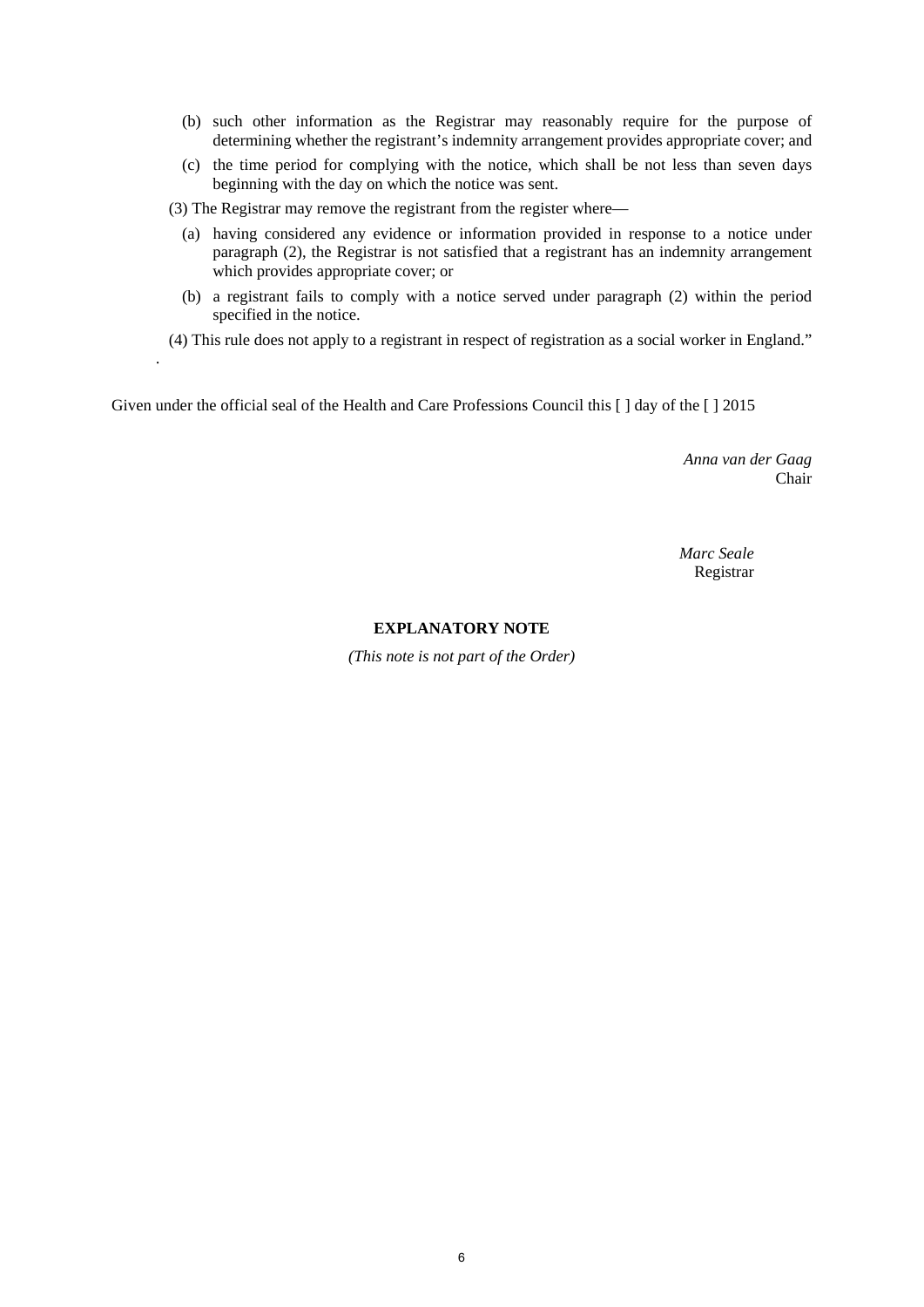

# **Consultation on Rules for professional indemnity**

Analysis of responses to the consultation on proposed Rules for professional indemnity, and our decisions as a result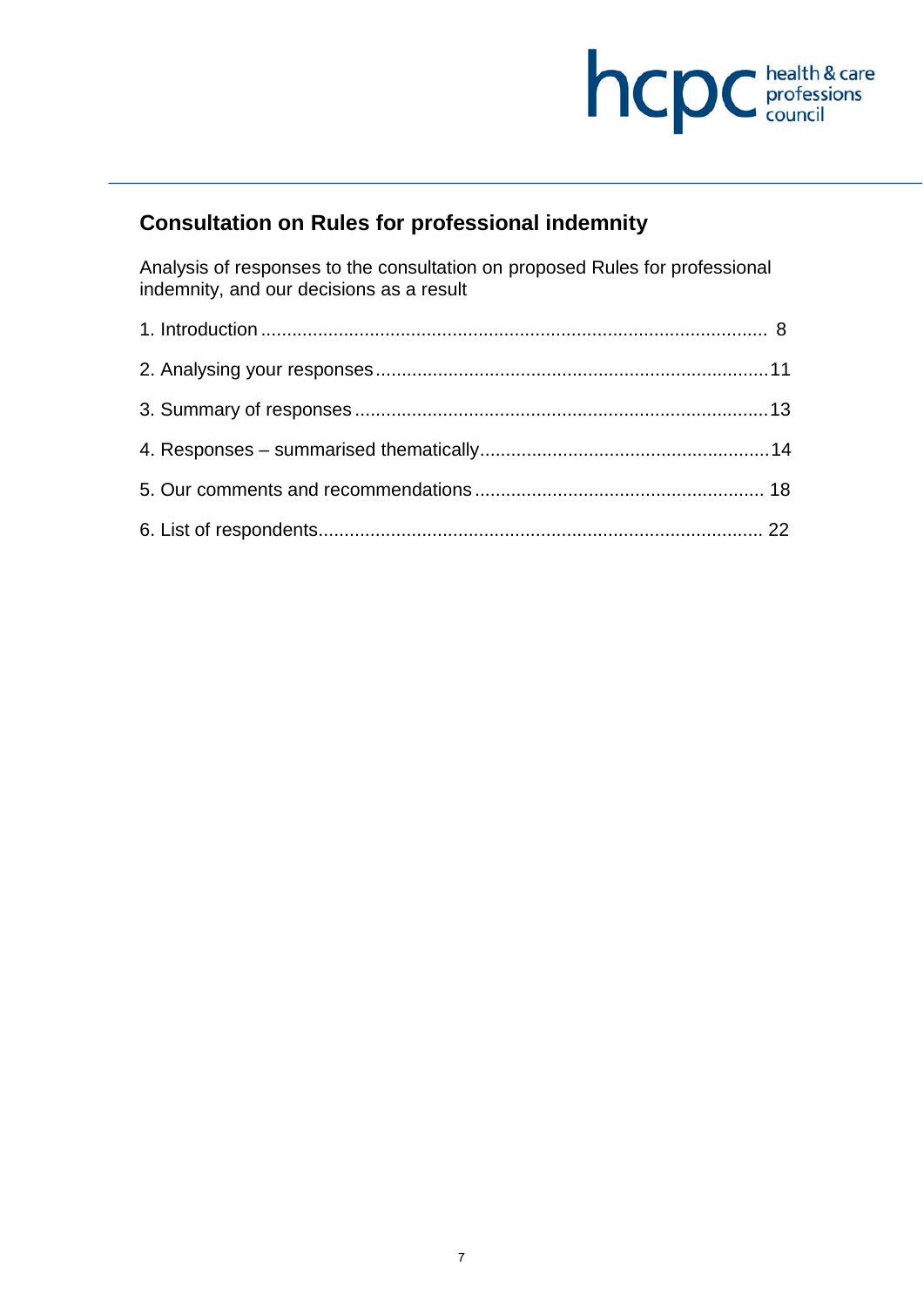# **1. Introduction**

#### **About the consultation**

- 1.1 We consulted between 26 September 2014 and 31 October 2014 on proposed changes to our Rules for professional indemnity.
- 1.2 The Health Care and Associated Professions (Indemnity Arrangements) Order 2014 ('the Indemnity Order') requires all our registrants (other than social workers in England) to have an appropriate professional indemnity arrangement in place as a condition of registration with us.
- 1.3 We informed a range of stakeholders about the consultation including professional bodies and employers, advertised the consultation on our website, and issued a press release.
- 1.4 We would like to thank all those who took the time to respond to the consultation document. You can download the consultation document and a copy of this responses document from our website: www.hcpc-uk.org/aboutus/consultations/closed.

#### **About us**

- 1.5 We are a regulator and were set up to protect the public. To do this, we keep a register of health and care professionals who meet our standards for their professional skills and behaviour. Individuals on our register are called "registrants".
- 1.6 We currently regulate 16 health and care professions:
	- Arts therapists
	- Biomedical scientists
	- Chiropodists / podiatrists
	- Clinical scientists
	- Dietitians
	- Hearing aid dispensers
	- Occupational therapists
	- Operating department practitioners
	- Orthoptists
	- Paramedics
	- Physiotherapists
	- Practitioner psychologists
	- Prosthetists / orthotists
	- Radiographers
	- Social workers in England
	- Speech and language therapists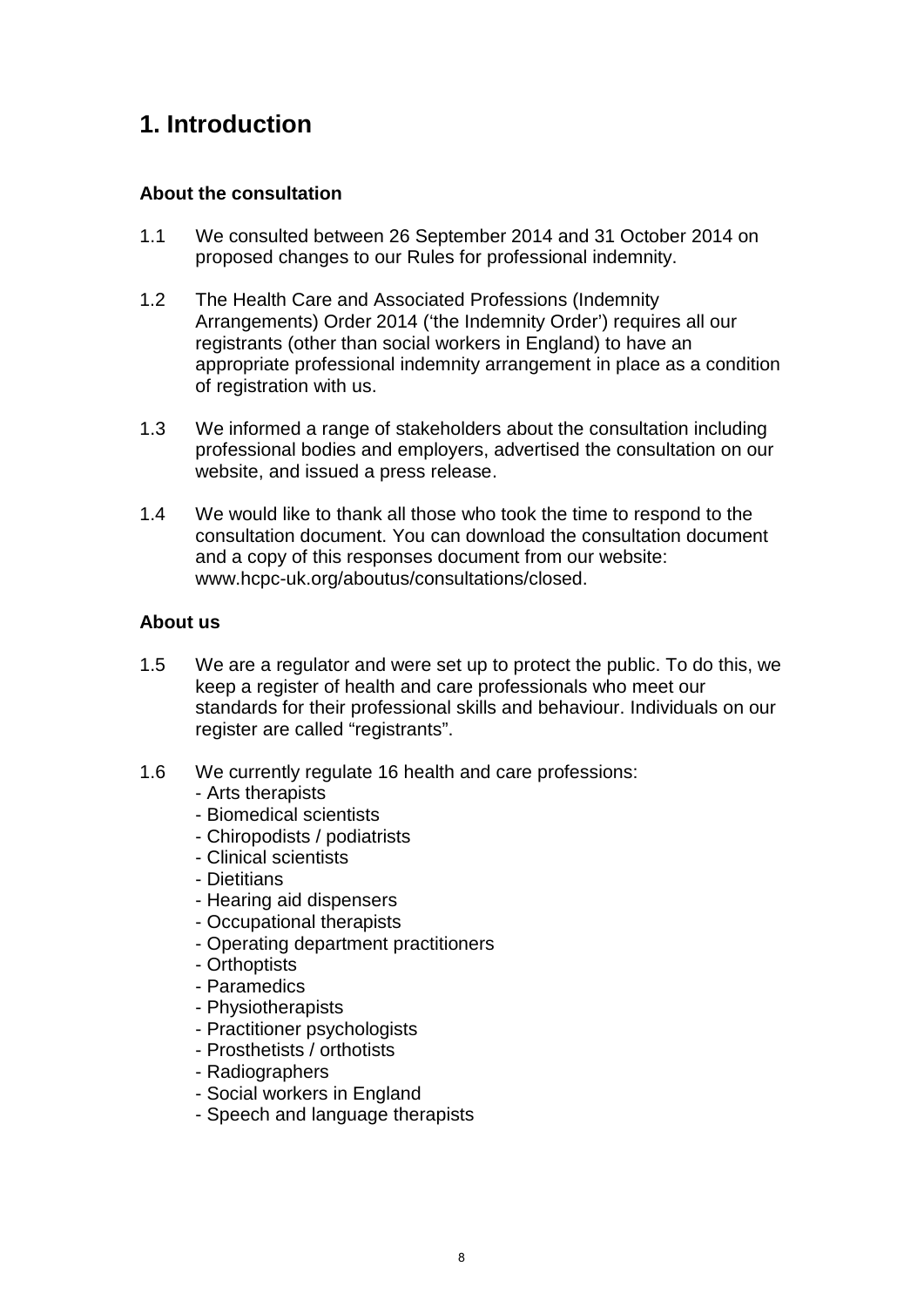#### **About professional indemnity**

- 1.7 The Indemnity Order has introduced a statutory requirement for our registrants (other than social workers in England) to have a professional indemnity arrangement in place as a condition of their registration with us. The arrangement must provide 'appropriate cover' – this means an arrangement which provides cover appropriate to a registrant's own practice, taking into account the nature and extent of its risks.
- 1.8 The requirement has been introduced by the UK Government in order to implement European Union legislation. The requirement was introduced so that if a service user is harmed in some way because of the negligence of a registrant, the service user will be able to recover any compensation they may be entitled to.
- 1.9 Many registrants will either work in an employed environment, for example, for the National Health Service (NHS), a local authority or in the independent sector, where their employer will indemnify them and / or they will have already made their own professional indemnity arrangements. This means that many registrants will already meet this requirement and will not have needed to take further action.
- 1.10 The professional indemnity arrangement requirements can be met by our registrants through one or more of the following.
	- A professional indemnity arrangement through their employer.
	- A professional indemnity arrangement as part of being a member of a professional body, trade union or defence organisation.
	- A professional indemnity arrangement obtained directly through an insurer.
- 1.11 We have published separate guidance and frequently asked questions on our website to explain more about what this requirement means for both our registrants and applicants for registration.<sup>1</sup>

#### **The purpose of our consultation on Rules for professional indemnity**

- 1.12 In order to implement the professional indemnity requirement fully, we need to amend our Health and Care Professions Council (Registration and Fees) Rules 2003.
- 1.13 The proposed amendments, if implemented, would mean that we would be able to ask registrants and applicants to complete declarations about their professional indemnity arrangements which would be linked to the registration renewal cycle. A registrant or applicant who was

<sup>1</sup> For further information, please see our website: www.hcpc-uk.org/registrants/indemnity/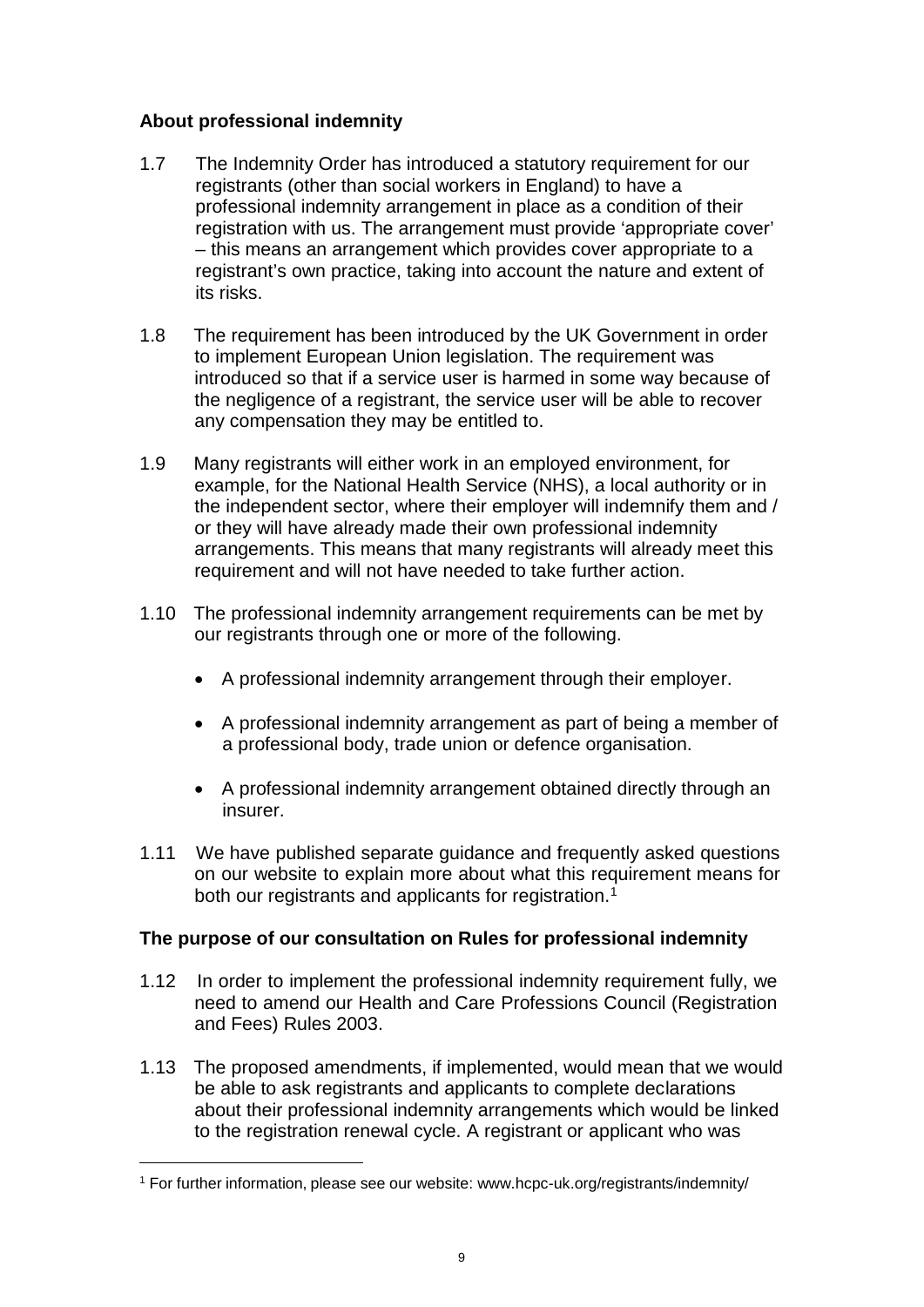unable to complete the required declaration would be unable to renew their registration or become registered with us. We would also be able to take appropriate action where a registrant did not have a professional indemnity arrangement in place, or where a professional indemnity arrangement did not provide appropriate cover.

1.14 These amendments are in line with the general policy approach we have set out in our guidance: 'Professional indemnity and your registration'. The guidance was the subject of a separate consultation in 2013. The proposed changes to our Rules are about implementing the policy approach outlined in that guidance, rather than adding any additional requirements.

#### **About this document**

- 1.15 This document summarises the responses we received to the consultation and sets out our decisions as a result.
- 1.16 The final set of Rules would subsequently need to be laid by the Privy Council, before coming into effect early in the 2015-2016 financial year. This timeline is subject to completion of the parliamentary process.
- 1.17 The document is divided into the following sections.
	- **Section two** explains how we handled and analysed the responses we received, providing some overall statistics from the responses.
	- **Section three** provides a summary of responses received for the consultation.
	- **Section four** adopts a thematic approach and outlines the general comments we received for our proposals.
	- **Section five** outlines our responses to the comments received for our proposals and any changes we are making as a result.
	- **Section six** lists the organisations which responded to the consultation.
- 1.18 In this document, 'you' or 'your' is a reference to respondents to the consultation, 'we', 'us' and 'our' are references to the HCPC.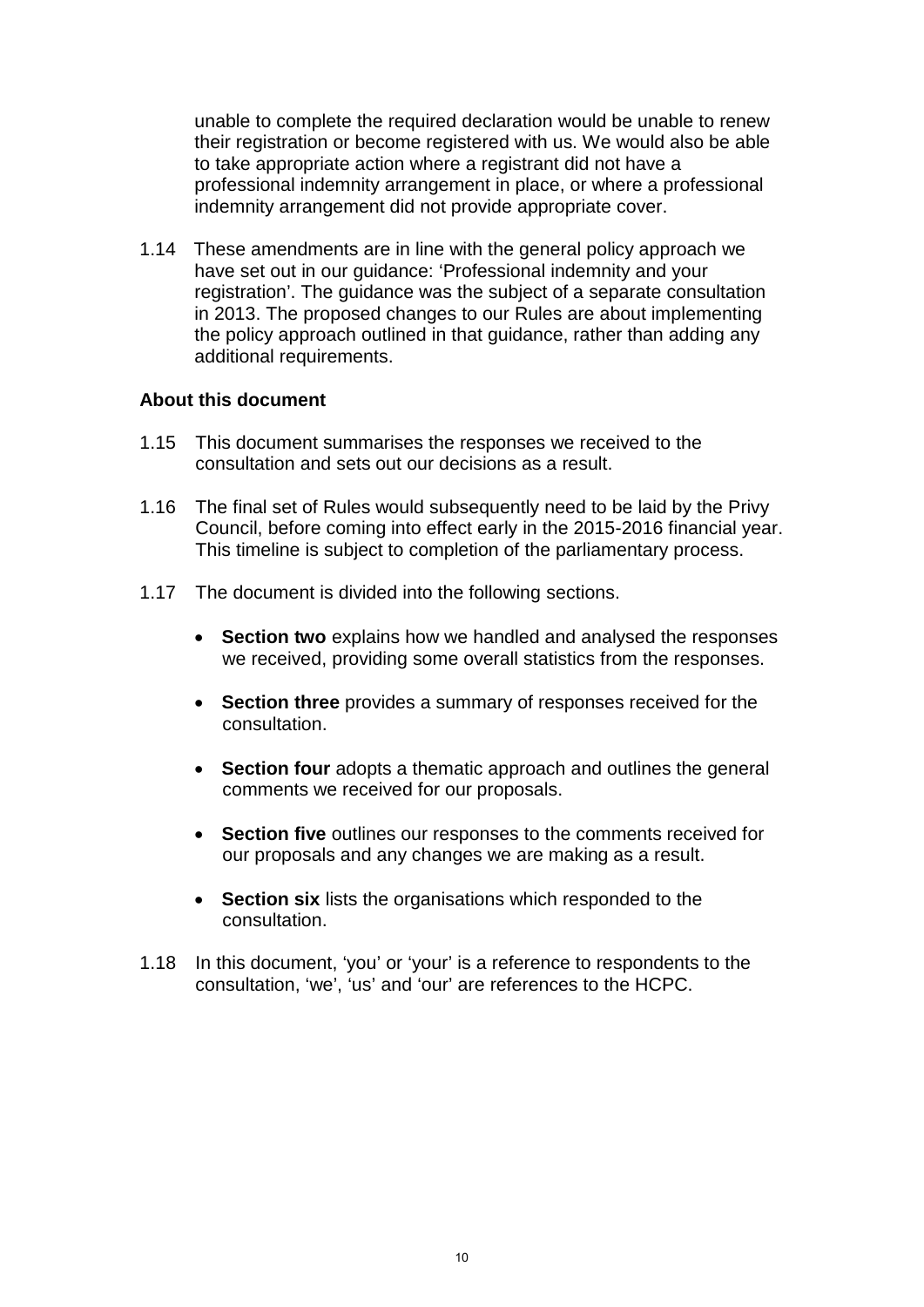# **2. Analysing your responses**

2.1 Now that the consultation has ended, we have analysed all the responses we received. Whilst we cannot include all of the responses in this document, a summary of responses can be found in sections three and four.

#### **Method of recording and analysis**

- 2.2 The majority of respondents used our online survey tool to respond to the consultation. They self-selected whether their response was an individual or an organisation response, and, then provided their comments on the proposal in a free textbox. Where we received responses by email or by letter, we recorded each response in a similar manner.
- 2.3 When deciding what information to include in this document, we assessed the frequency of the comments made and identified themes. This document summarises the common themes across all responses, and indicates the frequency of arguments and comments made by respondents.

#### **Statistics**

- 2.4 We received 32 responses to the consultation. 18 (56 per cent) of responses were received from individuals and 14 (44 per cent) from organisations. Of the 18 individual responses, 15 (83 per cent) were from HCPC registered professionals.
- 2.5 The breakdown of respondent types is shown in the graphs which follow.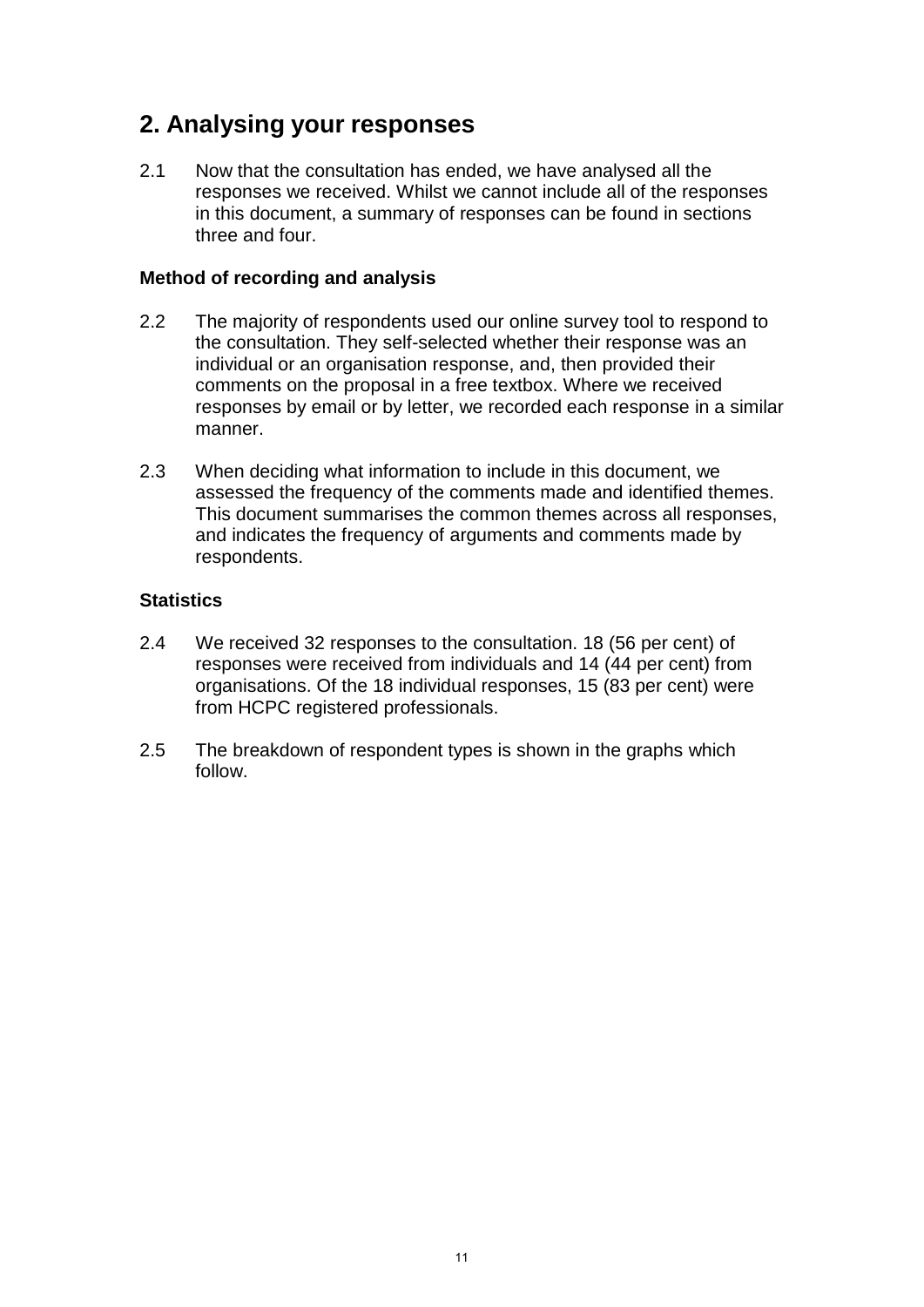

## **Graph 1 – Breakdown of individual responses**

# **Graph 2 – Breakdown of organisation responses**

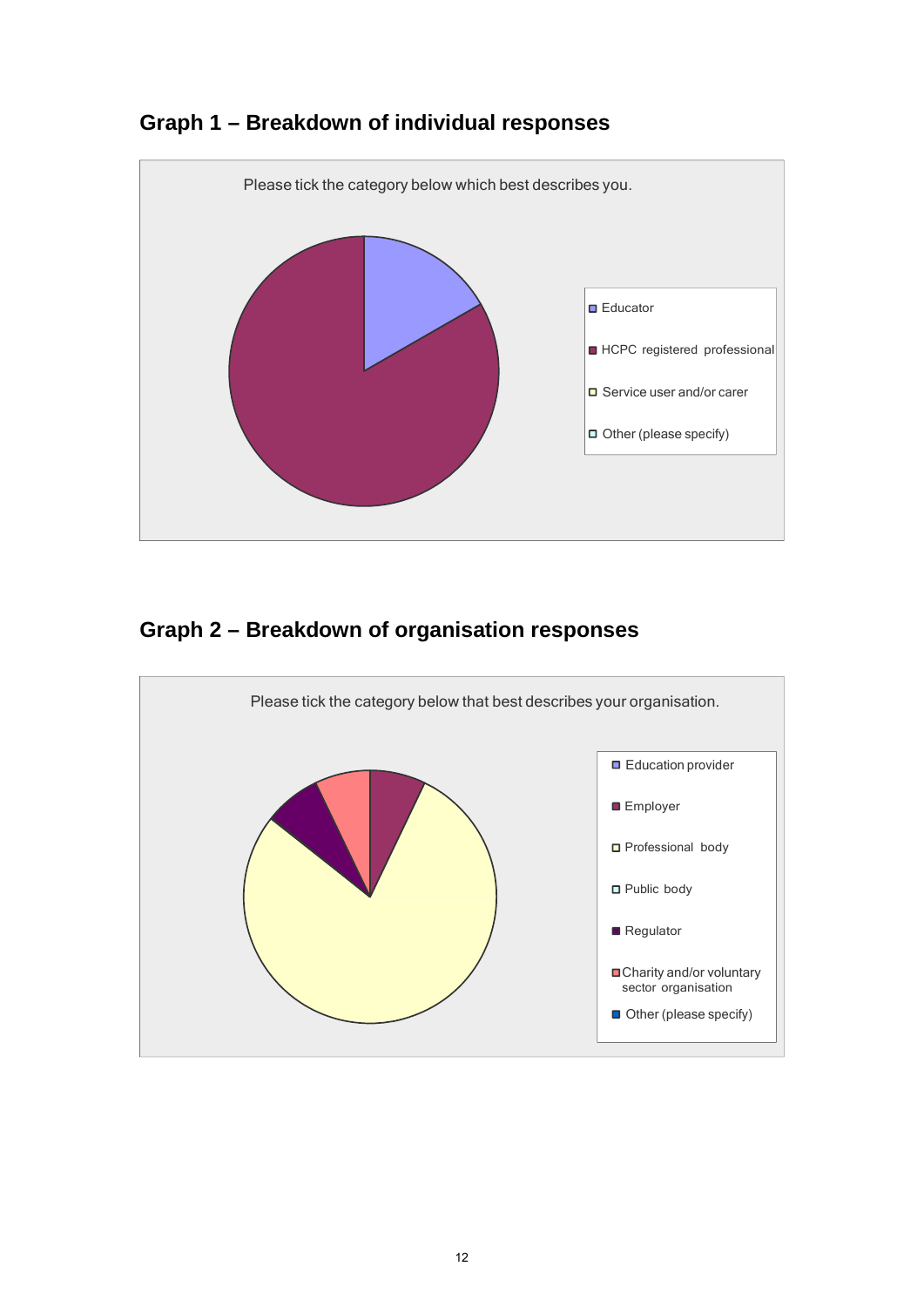# **3. Summary of responses**

- 3.1 The following is a high-level summary of the comments we received in response to the consultation document and proposed Rules. Please see section four for a more detailed thematic analysis.
- 3.2 In general the majority of respondents either voiced support for the proposed Rules as drafted or qualified their support by suggesting various additions or areas for further consideration.
- 3.3 Comments from respondents who supported the proposed Rules for professional indemnity included that:
	- the provision of adequate information by us on the new statutory requirement meant that the proposed Rules were easy to understand;
	- the proposed Rules were compliant with the general policy approach adopted in our guidance; were logical, clear and covered different eventualities;
	- the proposed Rules would strengthen public protection; and
	- the proposed Rules had effectively drawn a distinction between administrative removal and striking-off.
- 3.4 There were no responses which clearly stated that the respondent did not support the proposed Rules.
- 3.5 In relation to those respondents who qualified their support, we received comments about the length of the notice period for registrants to respond to a request for information about their indemnity arrangements and other comments of a more general nature about our overall policy approach in this area.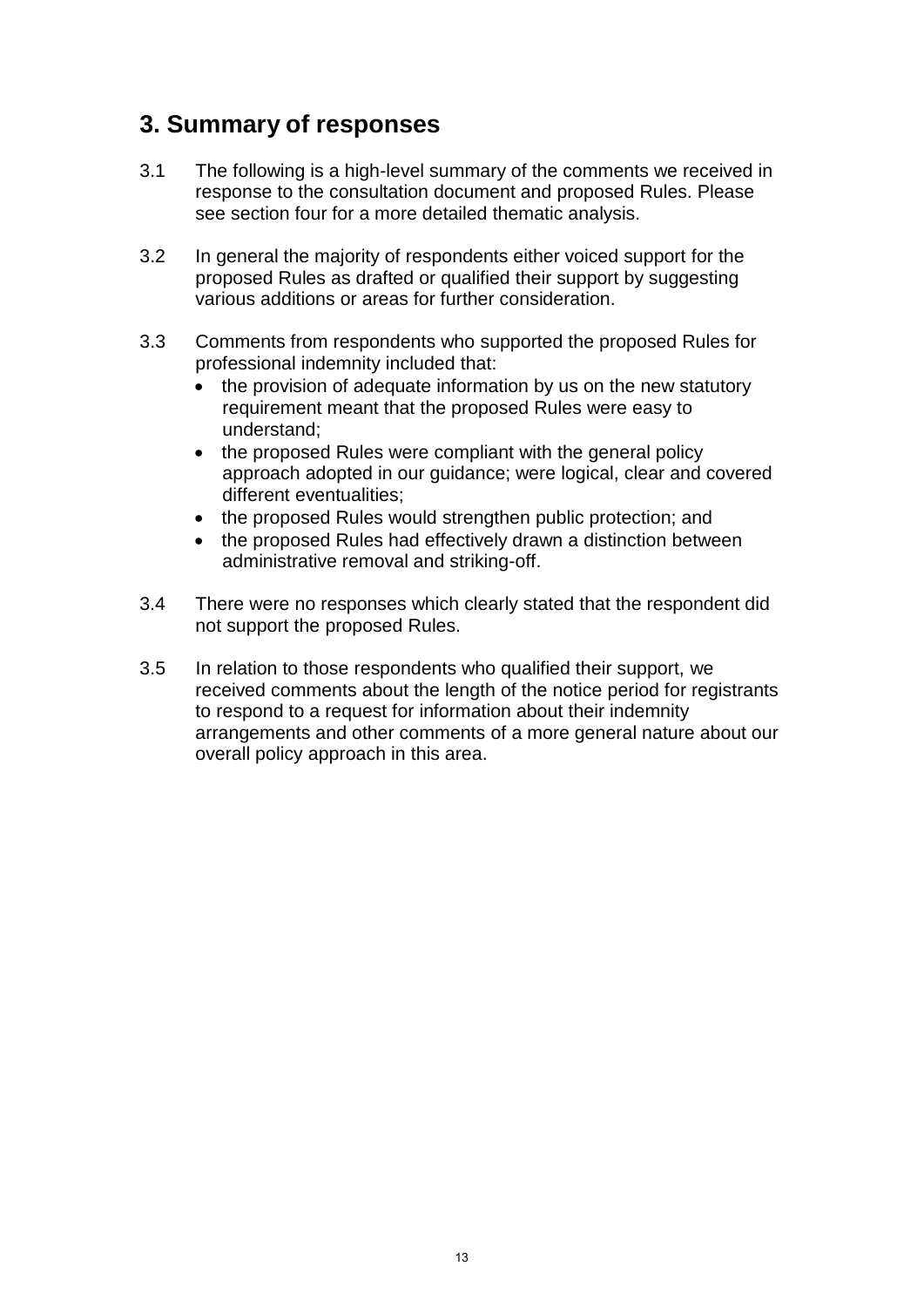# **4. Responses – summarised thematically**

## **Summary**

- 4.1 As referred to in the summary section, there was overall support among respondents for the proposed Rules on professional indemnity. However, some respondents did qualify their support by suggesting further amendments to the Rules or areas for further consideration which will be discussed below.
- 4.2 Some of the comments we received were not specific to the proposed Rules for professional indemnity. Instead they raised general issues about the professional indemnity requirements, including comments on matters which are addressed in the quidance we have published.<sup>2</sup>
- 4.3 The comments we received are summarised below, structured around the common themes in the responses received.

## **About professional indemnity**

- 4.4 Some respondents referred to more general aspects of the new statutory requirement as opposed to the proposed Rules for professional indemnity.
- 4.5 Two respondents were concerned about health and care professionals who work in non-regulated professions not having appropriate professional indemnity arrangements in place. One of these respondents was concerned that if one of our registrants was removed from the Register and continued to practise without such an arrangement the resultant implications including a negative impact for service users.
- 4.6 One respondent was concerned about the terminology used to describe an appropriate professional indemnity arrangement and favoured 'Medical Negligence Insurance'.
- 4.7 One respondent was concerned about how registrants working in a voluntary and / or education setting would meet the statutory requirement. This respondent also sought some reassurance on whether a professional bodies 'good Samaritan' insurance would cover those who work in a non-clinical role intervening in a situation where there was no professional obligation to do so.
- 4.8 A number of respondents were concerned about what we would consider as 'appropriate cover' and meeting the new statutory requirement. Their views can be summarised as follows:

<sup>&</sup>lt;sup>2</sup> The guidance and accompanying frequently asked questions (FAQs) can be found on our website here: www.hcpc-uk.org/registrants/indemnity/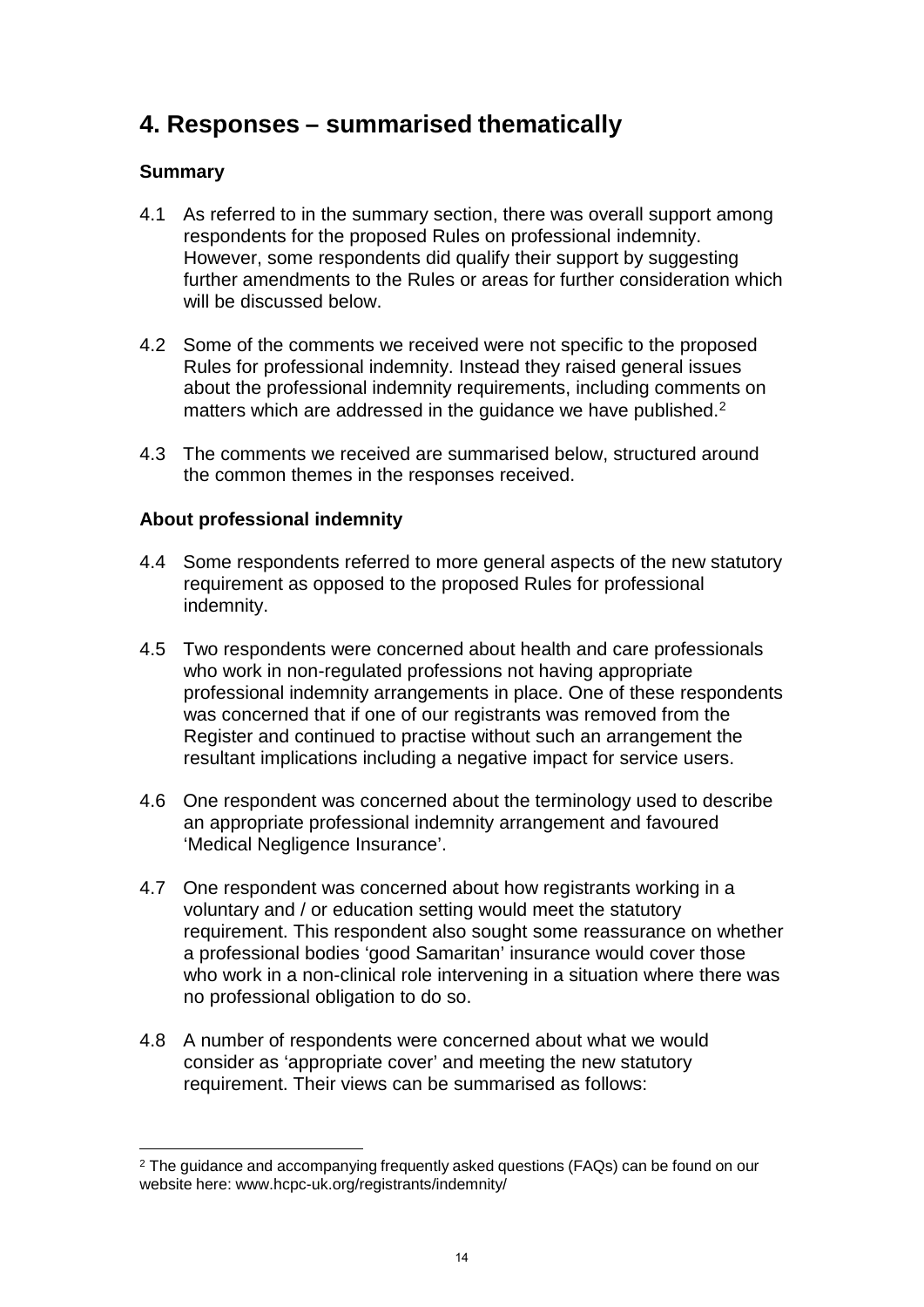- One respondent sought guidance on what we would constitute as appropriate cover for those registrants who work in private practice.
- Four respondents were concerned with those registrants who work in an employed environment meeting the requirement. These concerns ranged from a perceived over reliance on an employer's arrangement to the possibility of being counter-sued by their employer for not having their own personal arrangement; and to recommending best practice to employers to share relevant professional indemnity information with their employees annually and for us to provide a list of employers who have appropriate arrangements for their employees.
- Two other respondents identified more general issues in their responses. One respondent was concerned about the difficulty of registrants obtaining appropriate professional indemnity arrangements for their practice, even when there was no Fitness to Practise (FTP) related issue or concern. The second respondent supported the new statutory requirement but voiced some unease over a possible resultant increase in litigation by service users.

#### **Use of declarations**

- 4.9 A few respondents commented on the use of declarations in order to implement the new statutory requirement. These respondents in general supported the new declarations.
- 4.10 Two respondents commented on the issue of communication. One respondent suggested that we should effectively communicate the new declarations to our registrants. The second respondent was concerned that those registrants who work in an employed environment such as the NHS may not be fully aware of their employer's professional indemnity arrangements when completing the new declarations. They recommended that their employer should provide an indemnity certificate to their employees.
- 4.11 One respondent voiced support for the new declarations as a means of encouraging those registrants who do not have an appropriate professional indemnity arrangement for all aspects of their professional practice to obtain one.

#### **Suggested additional checks to strengthen compliance**

4.12 Two respondents commented on the issue of additional checks and strengthened compliance for our registrants under the new statutory requirement.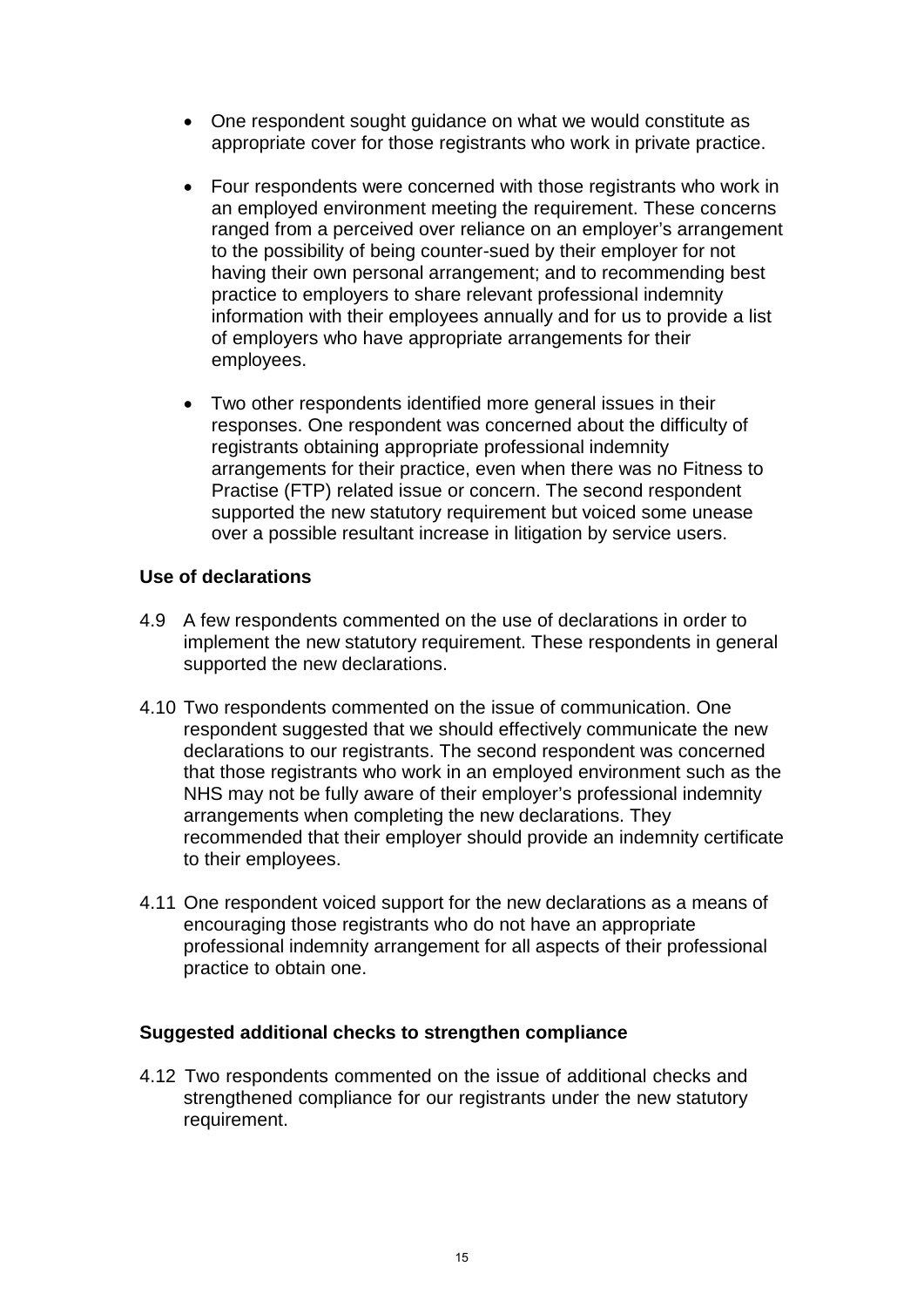- 4.13 One respondent supported us carrying out regular checks of our registrants' professional indemnity arrangements in addition to those contained in the proposed Rules. This respondent favoured both registrants and applicants for registration having an appropriate professional indemnity arrangement in place at all times which would leave no period without cover.
- 4.14 The second respondent was concerned about any arrangements we have put in place for applicants for registration who may not yet have secured an appropriate professional indemnity arrangement.

#### **Professional indemnity run-off cover**

- 4.15 Three respondents referred to registrants who were not practising and appropriate professional indemnity arrangements for this. These comments included the importance of having 'run-off' cover in place; and the need for registrants to understand that insurance cover is normally offered on a 'claims made' basis where insurance needs to be held at the time a claim is made as well as the time when the incident giving rise to the complaint took place.
- 4.16 Two respondents were concerned about professional indemnity for those registrants not practising their profession for short periods of time. One respondent was concerned that the current guidance we had published could result in a gap of insurance cover where a claim was lodged by a service user against a registrant who was no longer practising and had cancelled their arrangement. This respondent suggested that registrants who make their own arrangements should be reminded of their professional obligation to understand how their professional indemnity arrangement will work including any run-off cover.
- 4.17 The second respondent sought additional general guidance on our professional indemnity arrangement requirements for those registrants who are no longer practising, for example, are between jobs. This respondent also supported a time limited voluntary suspension for registrants in this situation whereby they would not have to apply for formal readmission.
- 4.18 The third respondent recommended that we should consider appropriate cover to include a run-off period of 21 years. This would allow individuals who had suffered harm whilst they were children to bring a subsequent claim.

## **Notice period for disclosure of information to the Registrar**

4.19 A number of respondents referred to the proposed notice period to be provided by the Registrar to registrants to reply to an information request on their professional indemnity arrangements.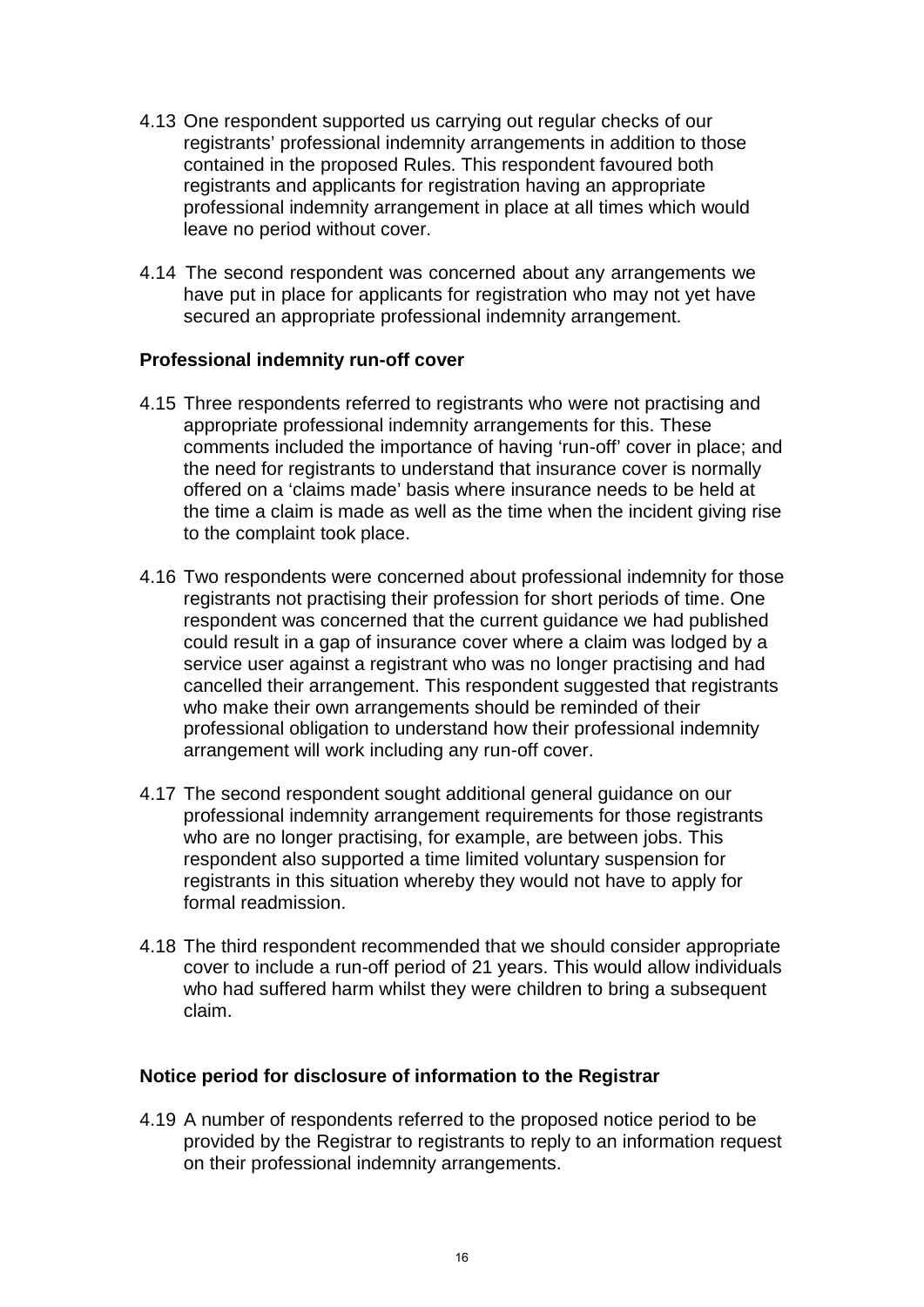- 4.20 There was a general consensus among respondents that the time period of seven days may not be appropriate. The reasons included:
	- unavoidable delays due to disruption in the postal service; public holidays or registrants being on holidays; and
	- a dependence on employers to provide the necessary evidence to the registrant before submitting this to us.
- 4.21 Three respondents proposed specific alternative time periods. These included: 14 days; 21 days and one month. One of these respondents supported a streamlined readmission policy for cases of administrative removal if a registrant had failed to provide the requested information, with justification, but subsequently provided it to the Registrar.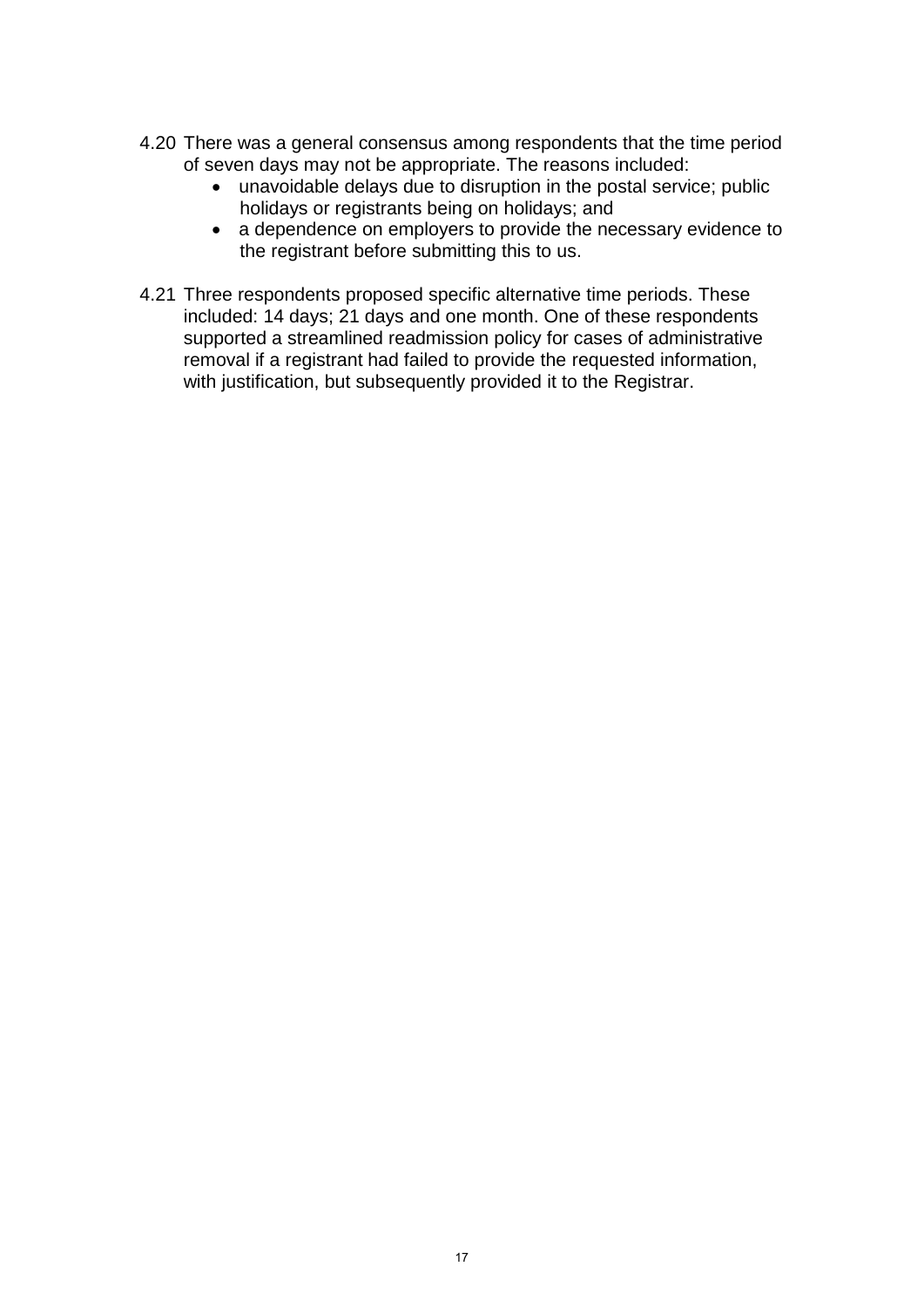## **5. Our comments and recommendations**

- 5.1 We received a range of comments about the proposed Rules for professional indemnity during the consultation process, including suggested amendments and possible additional areas for further consideration. We have carefully considered all the comments received. The following section outlines our responses to these comments and suggestions including any changes we will make to the proposed Rules.
- 5.2 We recognise that some of the respondents to the consultation were concerned about more general aspects of the new statutory requirement for our registrants to have an appropriate professional indemnity arrangement in place as a condition of registration with us, rather than the specific issue upon which we were consulting. Nonetheless, we have addressed a number of those concerns below. We have not responded to every individual suggestion or concern, but have grouped them thematically and given our comments.

#### **Scope of the statutory requirement**

- 5.3 We previously consulted on guidance for the new statutory requirement in 2013. This guidance, together with amended frequently asked questions (FAQs), was subsequently published on our website when the legislation became effective in July 2014.<sup>3</sup>
- 5.4 For those health and care professions which are not statutory regulated the HCPC is unable to enforce any professional indemnity arrangement requirements. This is outside of our regulatory remit and the scope of the legislation. If a registrant is removed from our Register for not having an appropriate professional indemnity arrangement in place, they would be prohibited from practising their profession using one of our protected titles.
- 5.5 The new statutory requirement does not mean that all registrants need to take out separate professional indemnity insurance. The requirement to have an appropriate professional indemnity arrangement in place can be met in a number of ways depending on an individual registrant's own practice and whether they are employed, self-employed or carry out a combination of employed and self-employed work. Therefore we are content with both the current terminology used and adopted approach outlined in our guidance and FAQs.
- 5.6 We require all our registrants (other than social workers in England) to have an appropriate professional indemnity arrangement in place for all

<sup>3</sup> The guidance and accompanying frequently asked questions (FAQs) can be found on our website here: www.hcpc-uk.org/registrants/indemnity/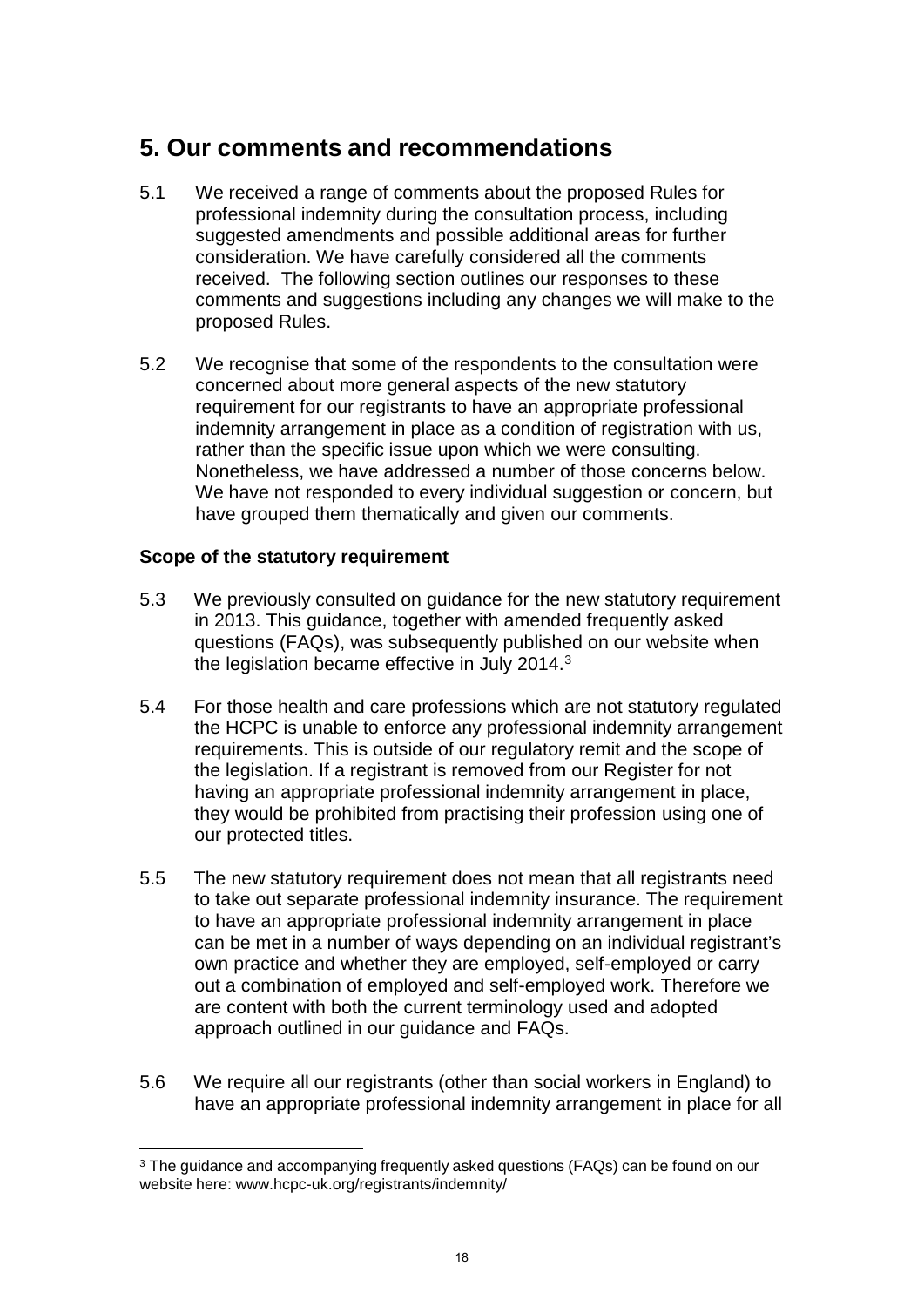aspects of their professional practice. This includes any relevant voluntary work they undertake and those registrants who work in a nonclinical roles such as within the education sector. Our guidance and FAQs can be consulted for further information on how to achieve this.

- 5.7 We do not treat actions as a 'good Samaritan' someone who provides first aid or other emergency help where there is no professional obligation to do so – as professional practice for which a registrant must have a professional indemnity arrangement. This issue is also covered in our guidance.
- 5.8 In relation to what we would consider as 'appropriate cover'. We consider that any professional indemnity arrangement a registrant has in place will need to provide cover appropriate to their own practice, taking into account the nature and extent of its risks. This level of cover will need to be sufficient to meet any liability that may be incurred if a successful claim is made against a registrant. What is appropriate cover for one registrant may be inappropriate for another registrant and may depend upon a combination of factors including:
	- The practice area or areas they work in.
	- The service users they work with.
	- The risks involved with their practice.
- 5.9 We expect our registrants to make their own decisions about the level of cover which is appropriate to them and their practice, seeking advice as appropriate from their professional body, trade union, defence organisation and / or insurer
- 5.10 For those registrants who work in an employed environment such as the NHS we expect that it is very likely that their employer will have professional indemnity arrangements in place which will provide appropriate cover for all the relevant risks related to those activities that they perform as part of their job. Arrangements may, however, vary between different employers, so if a registrant is unsure, they should always check with their employer. An employer's arrangement will only provide cover for activities performed by an employee as part of their duties during the course of that employment.

#### **Use of declarations**

5.11 We will put in place an effective communication strategy prior to the amended Rules becoming effective to remind registrants of the professional indemnity requirements. This will include working with the relevant professional bodies to inform their members.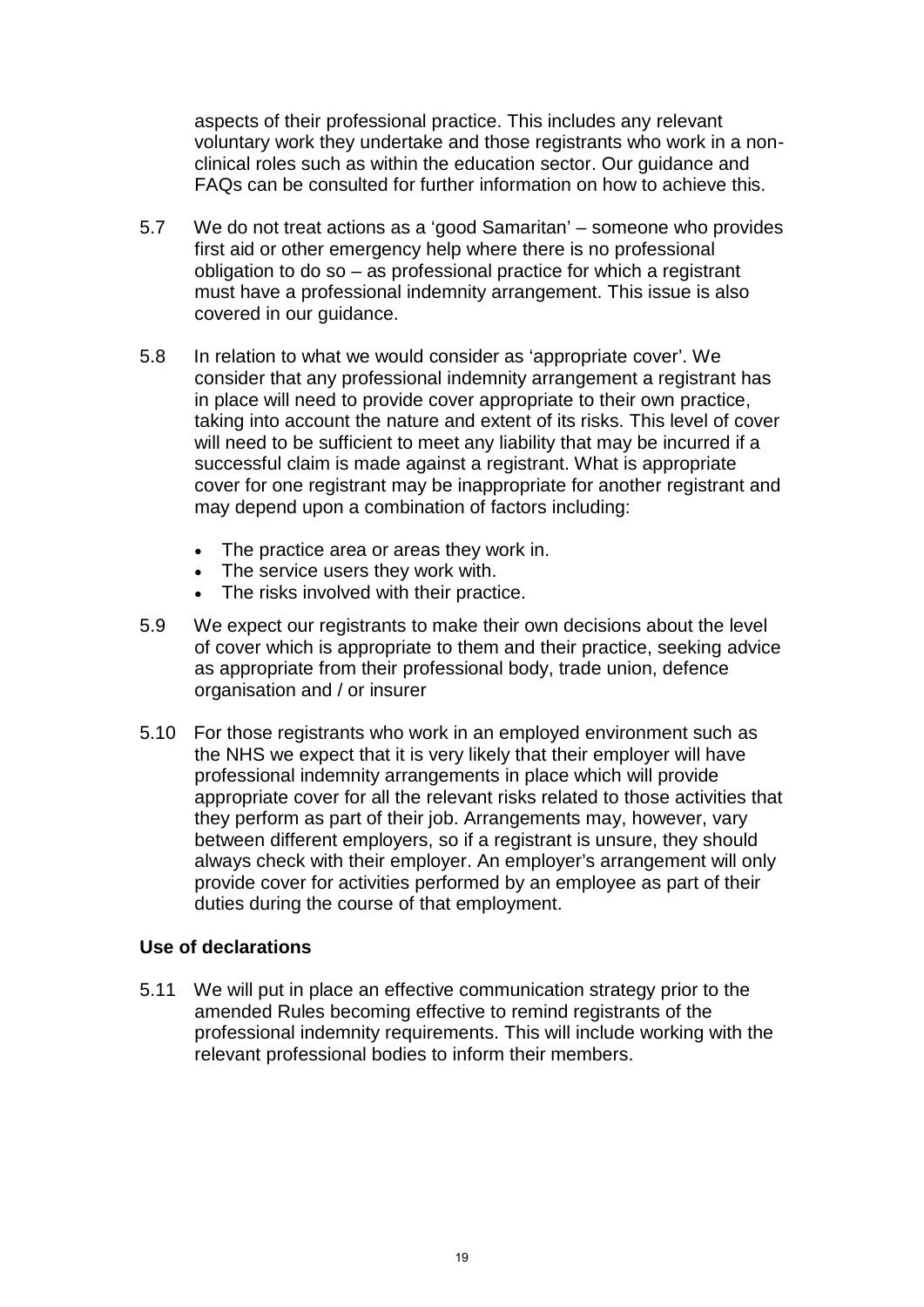#### **Additional checks and strengthened compliance**

- 5.12 We believe that our proposed Rules as drafted are appropriate for meeting our primary obligation to protect the public and are also proportionate to the original legislative intent. We do not consider it proportionate to carry out systematic checks of registrants individual professional indemnity arrangements.
- 5.13 However, we will carry out such checks if it comes to our attention that a registrant might not have a professional indemnity arrangement in place or that the arrangement does not provide appropriate cover.

#### **Professional indemnity run-off cover**

- 5.14 Our published guidance does require our registrants who have made their own professional indemnity arrangements to understand how cover will work including when offered on a 'claims made' basis. This means that cover would need to be in place both when the event giving rise to a claim happened, and when the claim was made, which may be some years later. Our guidance also requires our registrants to disclose any relevant information to their indemnity provider.
- 5.15 We will review the FAQs we have published to make sure that we provide clear guidance for registrants who have made their own professional indemnity arrangements, but who are not practising their professions for short periods of time, about the importance of having in place run-off cover to ensure that service users are able to make claims. Those individuals registered with us but without a professional indemnity arrangement in place are likely to be those who are newly qualified looking for employment, individuals who are between jobs or those who are on maternity leave from an employed role. We need to make sure that our approach is proportionate and appropriate for all those that we register.

#### **Notice period for disclosure of information to the Registrar**

- 5.16 We acknowledge the concern of respondents on the proposed seven day period for a registrant to respond to a request for information from the Registrar on their individual professional indemnity arrangements.
- 5.17 The proposed Rules stipulate that such a period will not be less than seven days. This short period is required to deal with more serious instances such as where a registrant has caused or is continuing to cause harm without having an appropriate professional indemnity arrangement in place. We envisage that in practice in many instances it will be appropriate to provide a longer period of time for a registrant to respond to such a request. We will only need to use this power in exceptional circumstances where we have received information which suggests that a registrant may not have cover or may have cover which is not appropriate to their practice. This is important so that we can take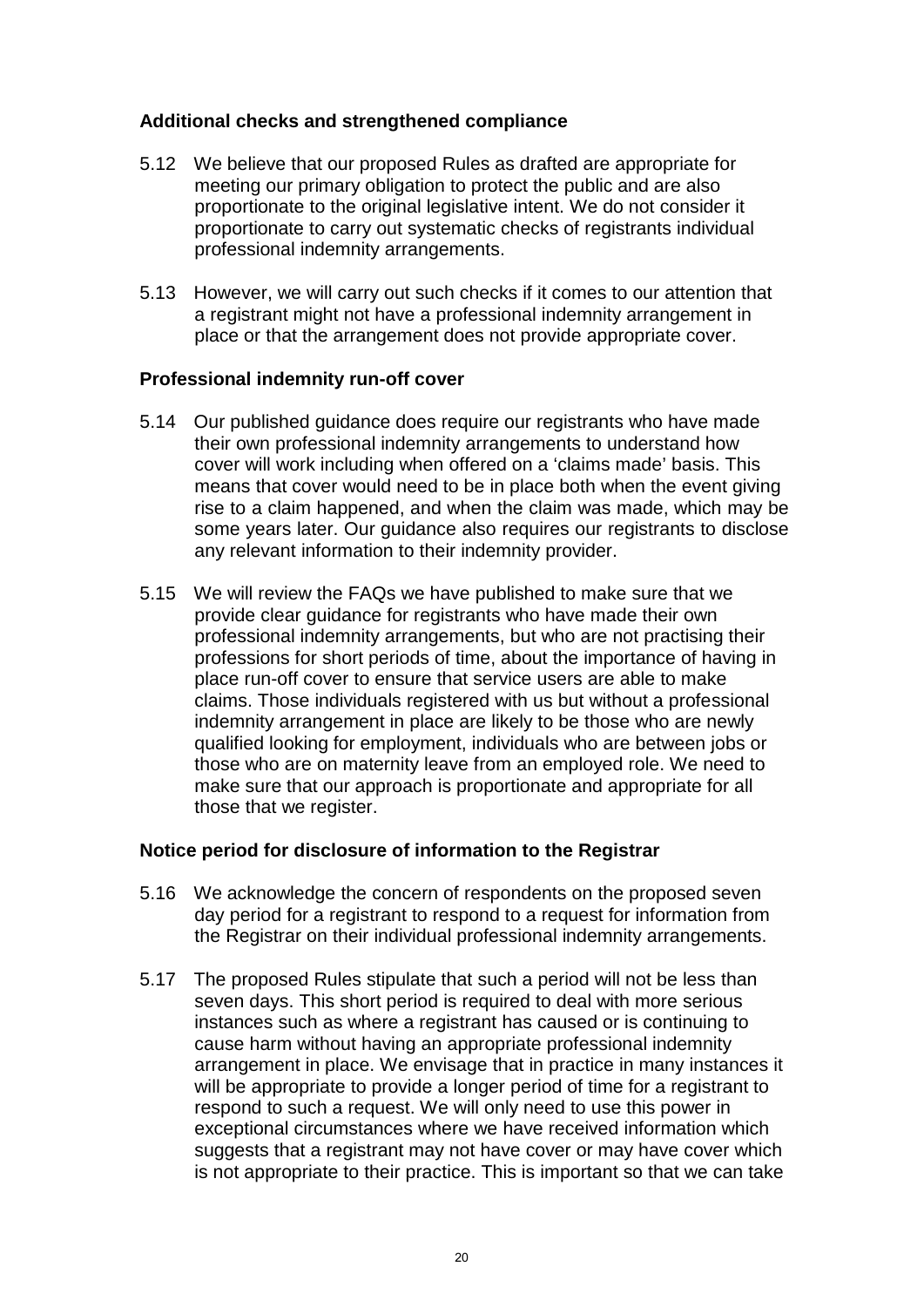swift action in the rare circumstances where we might have a concern. The majority of registrants will simply confirm that they are meeting requirements as part of completing the declarations when they renew their registration with us.

## **Our decisions**

- 5.18 The proposed Rules for professional indemnity had a very high approval rating overall among respondents.
- 5.19 Some of the changes suggested by respondents were not included because we felt that they would not allow us to meet our obligations under the legislation which include taking timely and appropriate action if we became aware that a registrant does not have a professional indemnity arrangement in place or has an arrangement which does not provide appropriate cover.
- 5.20 We are therefore not proposing any amendments to the Rules as currently drafted.
- 5.21 Subject to the parliamentary process, we anticipate that the Rules will be in place from early 2015-2016.